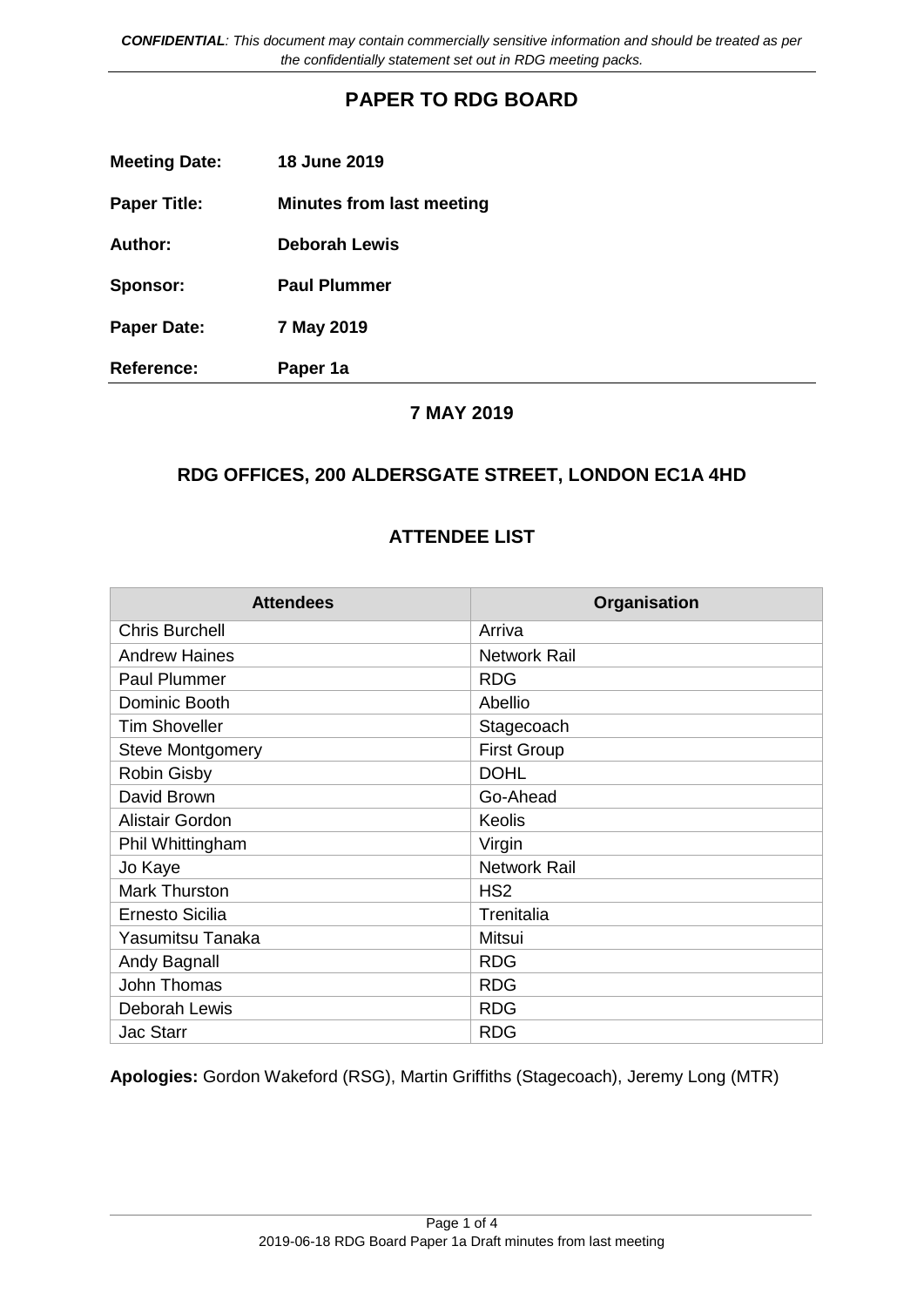# **MINUTES OF LAST MEETING**

| Item No.    | <b>Approval of record</b>                                                                                                                                                                                                      |
|-------------|--------------------------------------------------------------------------------------------------------------------------------------------------------------------------------------------------------------------------------|
| $\mathbf 1$ | Chris Burchell welcomed everyone to the meeting. The minutes were<br>accepted as a true and accurate record of the last meeting on 26 March<br>2019.                                                                           |
|             | It was agreed to remove action 1706.03: to establish an RDG group, including<br>TfL, focused on London. Due to the ongoing legal dispute with TfL, the group<br>has not been established but there remains regular engagement. |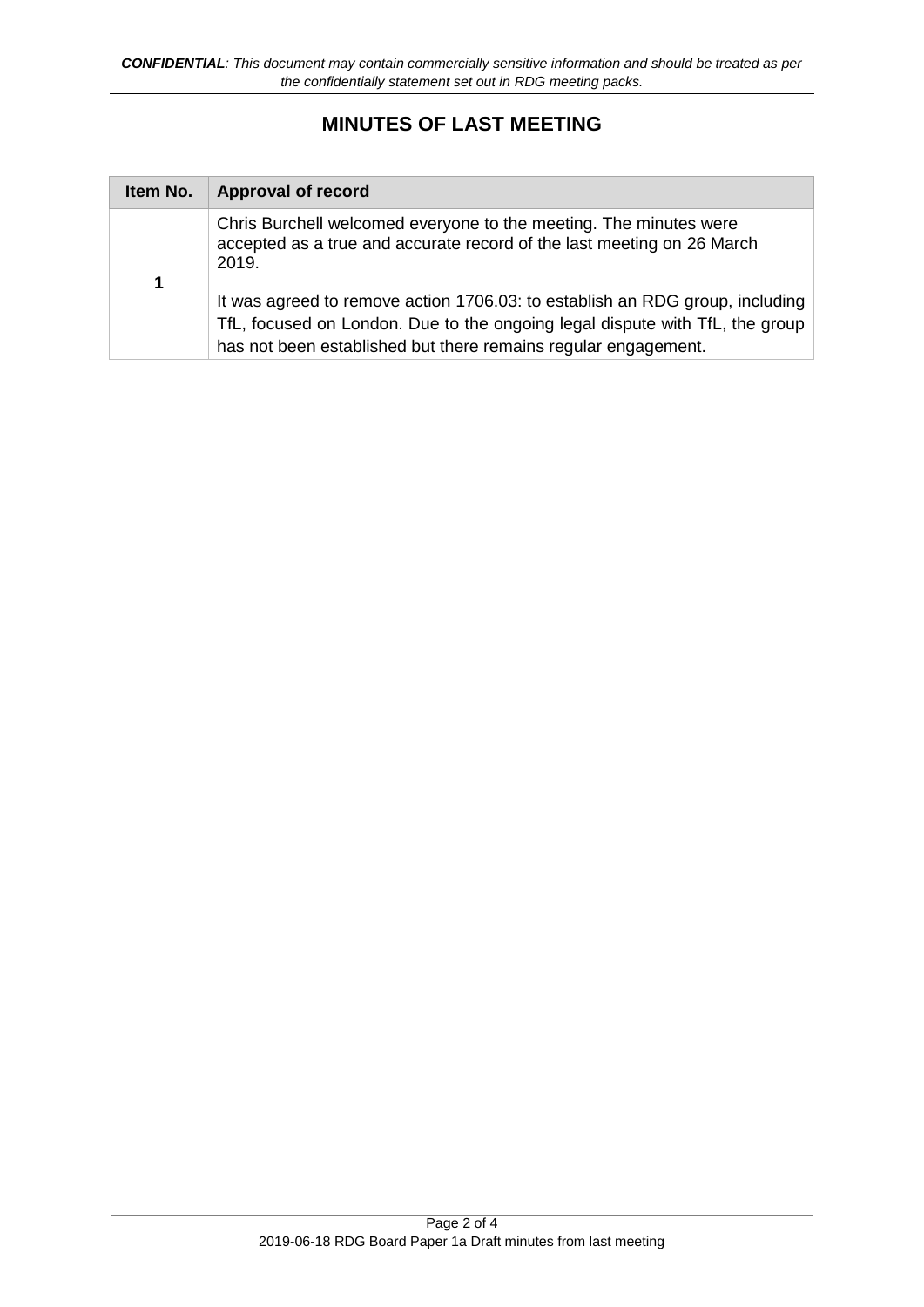| Item No.                | <b>Industry Reform portfolio</b>                                                                                                                                                                                                                                                                                                                                                                                                                                                                                                                                                                                                                                                                                                                                                                                                                                                                                                                                                                                                                                                                                                       |                                  |                 |
|-------------------------|----------------------------------------------------------------------------------------------------------------------------------------------------------------------------------------------------------------------------------------------------------------------------------------------------------------------------------------------------------------------------------------------------------------------------------------------------------------------------------------------------------------------------------------------------------------------------------------------------------------------------------------------------------------------------------------------------------------------------------------------------------------------------------------------------------------------------------------------------------------------------------------------------------------------------------------------------------------------------------------------------------------------------------------------------------------------------------------------------------------------------------------|----------------------------------|-----------------|
|                         | Carolyn Fairbairn (CF) was welcomed to RDG Board, the first time CBI has<br>attended. CF was clear on the RDG's and CBI's shared agenda in making the<br>case for public private partnerships as the economic model that can deliver for<br>both individual consumers and UK plc, at a time when the private sector is<br>facing hostile public and political opinion. She was supportive and positive on<br>RDG's submission to Williams, welcoming the 'clarion call' it makes for<br>transformational change, highlighting in particular the call for greater<br>accountability as chiming with CBI's narrative – the CBI is keen to help build<br>on that and push the argument up the public agenda. Other key points from<br>CF:                                                                                                                                                                                                                                                                                                                                                                                                 |                                  |                 |
| $\overline{\mathbf{2}}$ | Rail is a core business asset, the economic importance of which should<br>$\circ$<br>continue to be promoted, particularly its positive impact on productivity<br>and regional inequality.<br>Customers' justified concerns re high cost of fares, overcrowding and<br>$\circ$<br>punctuality, need to be recognised and better answers given<br>CBI research shows younger generation is focused on values, integrity<br>$\circ$<br>and transparency – why greater accountability is key. Social media will<br>continue to play a big role in that debate.<br>CBI is engaging directly with Labour on its plans, setting out to party<br>O<br>leaders why a role for private sector in delivering public services is crucial.<br>CBI is keen to work more closely with rail, to help amplify continued<br>$\circ$<br>messaging around what the industry has delivered for the economy in the<br>last 25 years, but also to help tell the story of the greater benefits a future<br>public private railway can offer if investment is continued.                                                                                       |                                  |                 |
|                         | Members agreed with CF that the current febrile political climate means the<br>time to build on that case is now. Engagement with the next generation of<br>political leaders is key, and with elected Mayors whose priority is often more<br>regional investment and opportunities than party politics; they offer a strong<br>collective local voice as part of the debate about investment in rail. There was<br>agreement that getting the basics consistently right is key to rebuilding public<br>trust, but recognition that it takes years to shift public perception. There was<br>discussion of what rail can learn from other sectors on managing disruptive<br>technological change, and agreement that disruption is positive in driving<br>improvements for consumers, but needs strong narrative and leadership. In<br>particular, the message of how investment can improve people's lives, would<br>resonate - rail has a strong story to tell. All agreed on the value of the<br>discussion, and of taking a macro view. RDG will follow up with CBI to work<br>together more, and update Board members accordingly. |                                  |                 |
| 1905.01                 | RDG to follow up with CBI to agree next steps<br>for closer collaboration                                                                                                                                                                                                                                                                                                                                                                                                                                                                                                                                                                                                                                                                                                                                                                                                                                                                                                                                                                                                                                                              | Paul<br>Plummer/<br>Andy Bagnall | June<br>meeting |